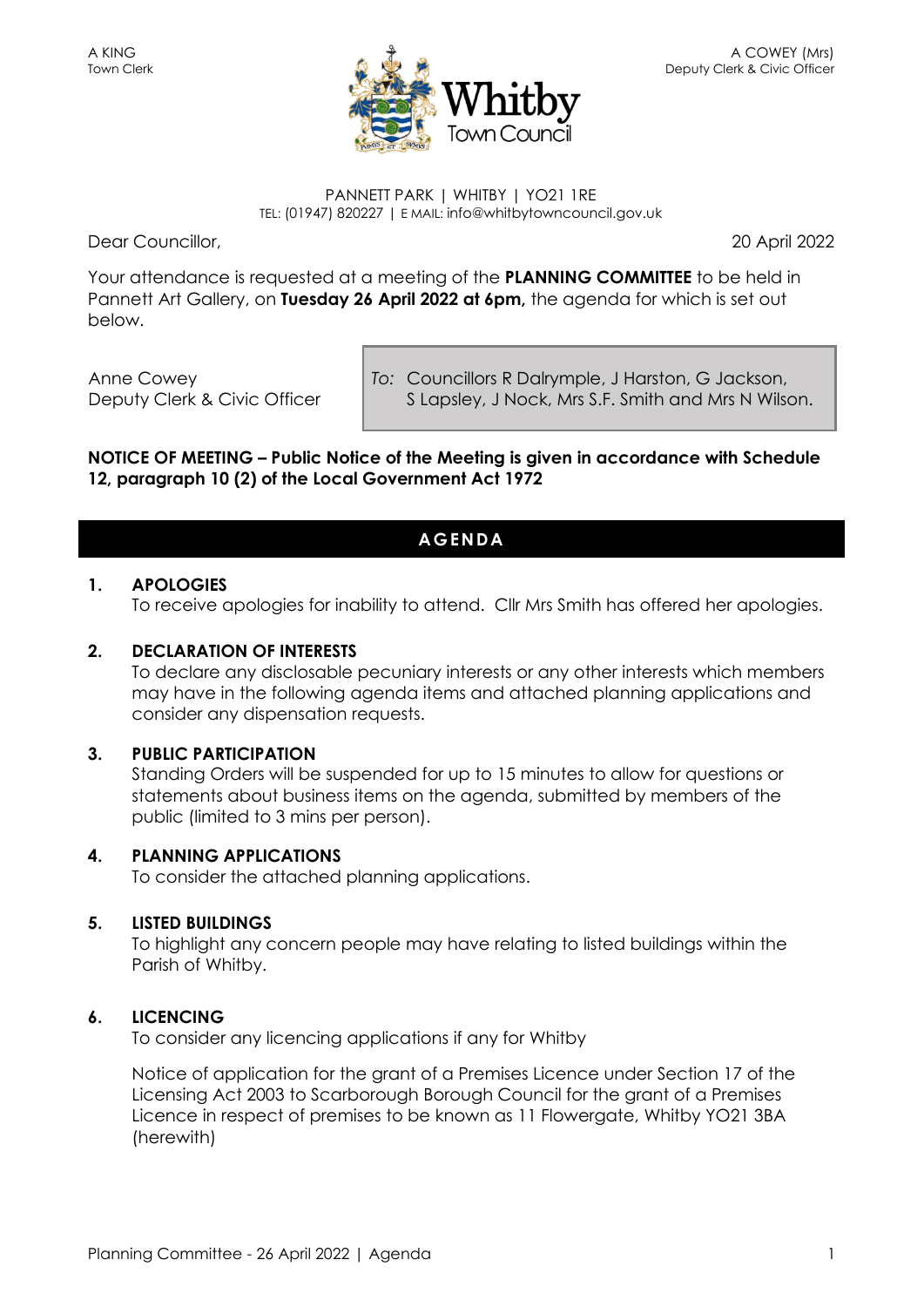# Appendix A

## Planning Applications to be Considered on 26 April 2022

| 1                                                                                                                                                                                                                                                                                                                                                                                | Plan Number<br>22/057        | <b>District Reference</b><br>22/00589/HS                                 | Road/Street<br>Upgang Lane             | Date of meeting<br>26.04.22  |  |  |  |  |
|----------------------------------------------------------------------------------------------------------------------------------------------------------------------------------------------------------------------------------------------------------------------------------------------------------------------------------------------------------------------------------|------------------------------|--------------------------------------------------------------------------|----------------------------------------|------------------------------|--|--|--|--|
| Case Officer<br>Applicant<br>Mr Nigel Heath                                                                                                                                                                                                                                                                                                                                      |                              | <b>House Name</b>                                                        | Road<br>129 Upgang Lane                | Locality                     |  |  |  |  |
| Town<br><b>WHITBY</b>                                                                                                                                                                                                                                                                                                                                                            |                              | County<br>North Yorkshire                                                | Post Code<br><b>YO213JW</b>            | Application date<br>05/04/22 |  |  |  |  |
| Proposed annexe and glazed link Mr Nigel Heath, 129 Upgang Lane, WHITBY, North Yorkshire,<br><b>YO213JW</b>                                                                                                                                                                                                                                                                      |                              |                                                                          |                                        |                              |  |  |  |  |
| Web link                                                                                                                                                                                                                                                                                                                                                                         |                              |                                                                          |                                        |                              |  |  |  |  |
| $\mathbf 2$                                                                                                                                                                                                                                                                                                                                                                      | Plan Number<br>22/058        | <b>District Reference</b><br>22/00317/HS                                 | Road/Street<br>Clevedon Square         | Date of meeting<br>26.04.22  |  |  |  |  |
| Case Officer<br>Applicant<br>Mr C & Mrs M Hewkin                                                                                                                                                                                                                                                                                                                                 |                              | <b>House Name</b>                                                        | Road<br>2 Clevedon Square              | Locality                     |  |  |  |  |
| Town<br>WHITBY                                                                                                                                                                                                                                                                                                                                                                   |                              | County<br>North Yorkshire                                                | Post Code<br><b>YO213QB</b>            | Application date<br>08/04/22 |  |  |  |  |
| Installation of rear dormer window and balcony rooflight, juliet balcony and french doors to<br>front. Replacement rendering and installation of replacement windows throughout. Enlargement<br>of store,                                                                                                                                                                        |                              |                                                                          |                                        |                              |  |  |  |  |
|                                                                                                                                                                                                                                                                                                                                                                                  |                              | Mr C & Mrs M Hewkin, 2 Clevedon Square, WHITBY, North Yorkshire, YO213QB |                                        |                              |  |  |  |  |
| Web link                                                                                                                                                                                                                                                                                                                                                                         |                              |                                                                          |                                        |                              |  |  |  |  |
| 3                                                                                                                                                                                                                                                                                                                                                                                | Plan Number<br>22/059        | <b>District Reference</b><br>22/00400/HS                                 | Road/Street<br>Mayfield Road           | Date of meeting<br>26.04.22  |  |  |  |  |
| Case Officer<br>Applicant<br>Mr M & Mrs L Coates                                                                                                                                                                                                                                                                                                                                 |                              | <b>House Name</b>                                                        | Road<br>115 Mayfield Road              | Locality                     |  |  |  |  |
| Town<br><b>WHITBY</b>                                                                                                                                                                                                                                                                                                                                                            |                              | County<br>North Yorkshire                                                | Post Code<br><b>YO211LT</b>            | Application date<br>13/04/22 |  |  |  |  |
| Proposed alterations & single storey extensions to provide holiday cottage (C3) Mr M & Mrs L<br>Coates, 115 Mayfield Road, WHITBY, North Yorkshire, YO211LT<br>Web link                                                                                                                                                                                                          |                              |                                                                          |                                        |                              |  |  |  |  |
| 4                                                                                                                                                                                                                                                                                                                                                                                | <b>Plan Number</b><br>22/060 | <b>District Reference</b><br>21/02917/LB                                 | Road/Street<br>East Terrace            | Date of meeting<br>26.04.22  |  |  |  |  |
| Case Officer<br>Applicant<br>Abel Property Services Limited                                                                                                                                                                                                                                                                                                                      |                              | <b>House Name</b>                                                        | Road<br>Kirbys Flats<br>1 East Terrace | Locality                     |  |  |  |  |
| (Mrs Rosalie Abel)<br>Town<br>WHITBY                                                                                                                                                                                                                                                                                                                                             |                              | County<br>North Yorkshire                                                | Post Code<br><b>Y21 3HB</b>            | Application date<br>13/04/22 |  |  |  |  |
| External works including window and door refurbishment/replacement. Installation of a secure<br>bin store siting of CCTV cameras and satellite dish and redesign of rear porches.<br>Refurbishment of Ground Floor railings basement access steps and ground/basement external<br>decoration. Balcony repairs and railing refurbishment. Front and gable render repair, rear re- |                              |                                                                          |                                        |                              |  |  |  |  |